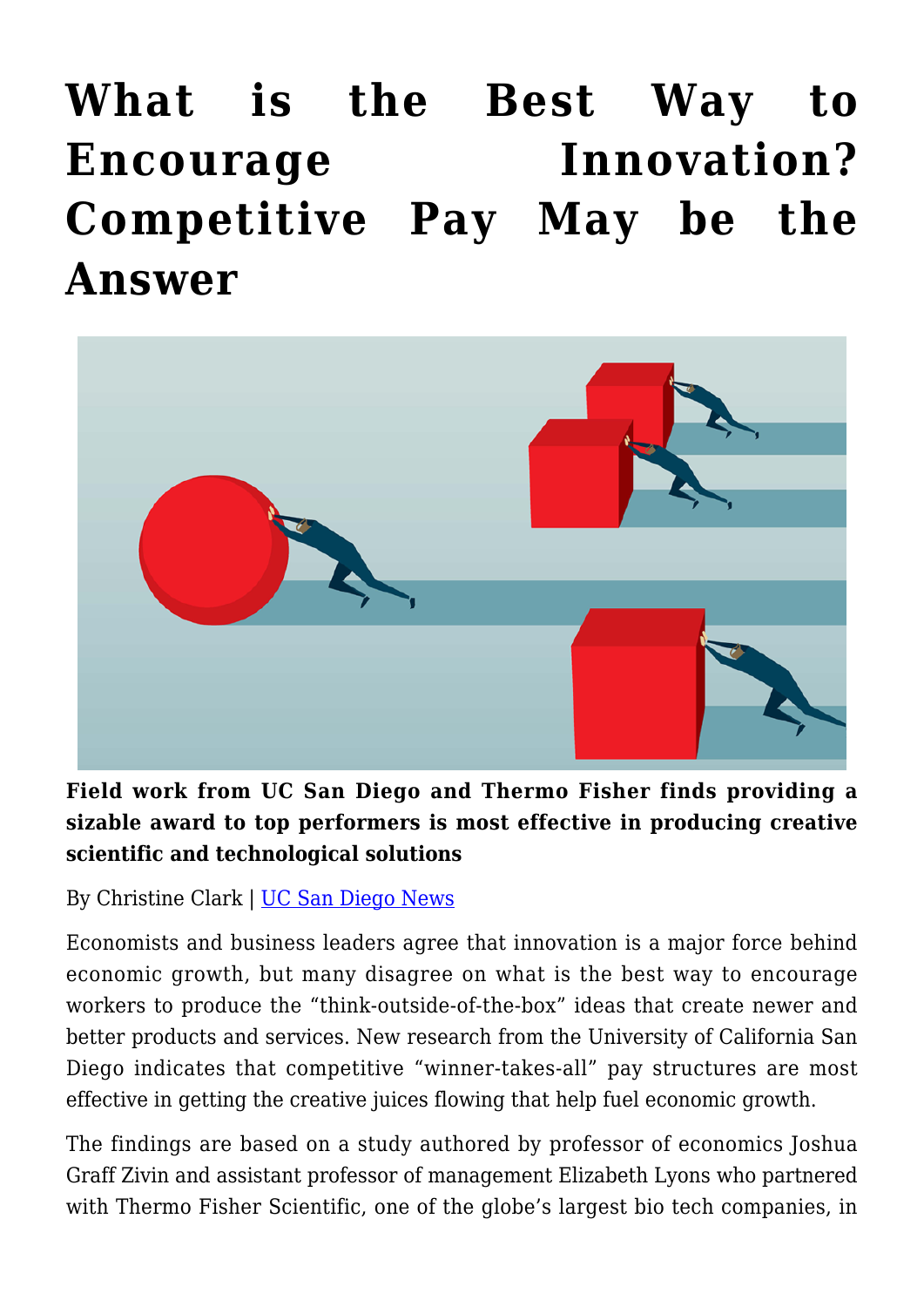creating a contest for the Baja California office. Participants in the competition, which was open to all non-management employees of Thermo Fisher and other tech companies in the region, were asked to design digital solutions to help share medical equipment across small healthcare clinics in the region.

The competition was created to test which of two common compensation models produced more novel ideas. Those who signed up were randomly selected to compete in either the "winner-takes-all" category, in which there was one prize of \$15,000 awarded to first place, or the "top 10" category, in which the same amount of prize money was spread out among the top 10 entries.

"Participants under the winner-takes-all compensation scheme submitted proposals that were significantly more novel than their counterparts in the other scheme," said the authors of [National Bureau of Economic Research \(NBER\)](https://www.nber.org/papers/w26737) [working paper](https://www.nber.org/papers/w26737), who both hold appointments with the UC San Diego School of Global Policy and Strategy. "While the two groups did not statistically differ from one another on their overall scores, the risk taking encouraged by the competition with a single prize resulted in innovators pursuing more creative solutions."

They added, "These findings are significant because the 21st century economy is one that prizes novelty. Firms view it as an important source of comparative advantage. It is also an essential ingredient in the development of technological breakthroughs that transform markets with major impacts to consumers and producers."

## **How firms can produce more creative ideas with a limited amount of resources**

Most modern-day mechanisms created by chief technology officer (CTOs) and management gurus designed to spark innovation often rely on performancebased-pay and hinge on assumptions regarding the ability and ambitions of employees and their risk preferences. However, the results from the NBER paper show that with identical groups of innovators, companies can increase the innovative output of employees just by changing how they pay them.

"Those competing for one big prize had to push further in making their results creative; however what is most surprising is that this is a relatively low-cost way for companies to induce more radical innovation," Lyons noted.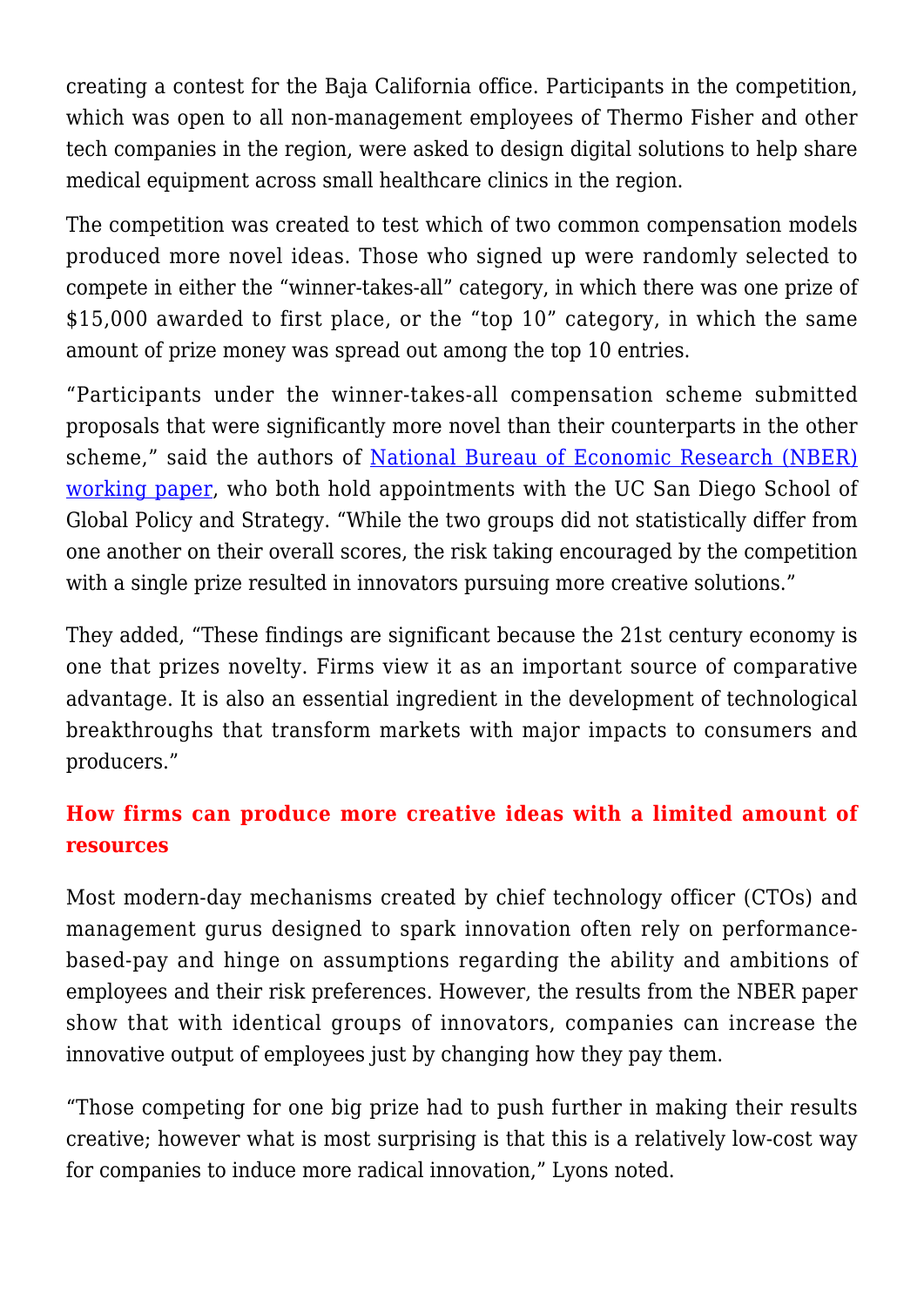Though there was more risk vs. reward in the "winner-takes-all" category, both produced the about the same number of submissions (20 in "top 10" category and 22 in the "winner-takes-all" category), indicating that having less of a chance of winning a monitory award did not have an impact on the amount of work output.

The entries were judged by a panel of six experts. Half of the judges were from industry (Thermo Fisher and Teradata) and the other half were from academia (computer sciences professors from local universities in the Baja California region).

The novelty of the submissions was evaluated on a scale from one to five, relative to what is currently and/or soon to be available on the market. The lowest possible score of one was given for proposed solutions already on the market and the highest score of five was awarded to submissions in which no one else has thought of a similar idea.

Those who entered could work as an individual or in teams. The results of teams vs. individual entries in both categories are consistent with other studies, showing that teams with diversified skill-sets and deepened professional experience produced better entries than that of individuals. However, the team entries in the "winner-takes-all" category were again more novel than the group work in the "top 10" category.

Subsequently, participants in both categories were surveyed on their risk preferences. Not surprisingly, those less averse to risk performed better in the "winner-takes-all" category.

The results also revealed that women who submitted entries in the contest performed better than average in both categories of the competition.

In conclusion, the authors noted that genius is not created by incentives, but empowered by them.

"It is important to recognize that incentives alone are insufficient to spark creativity," they wrote. "More work is required to understand the raw ingredients that shape the relationship between creativity and compensation."

Understanding human capital, innovation and the future of work is among Graff Zivin and Lyons teaching and research interests at UC San Diego's [School of](https://gps.ucsd.edu/index.html)